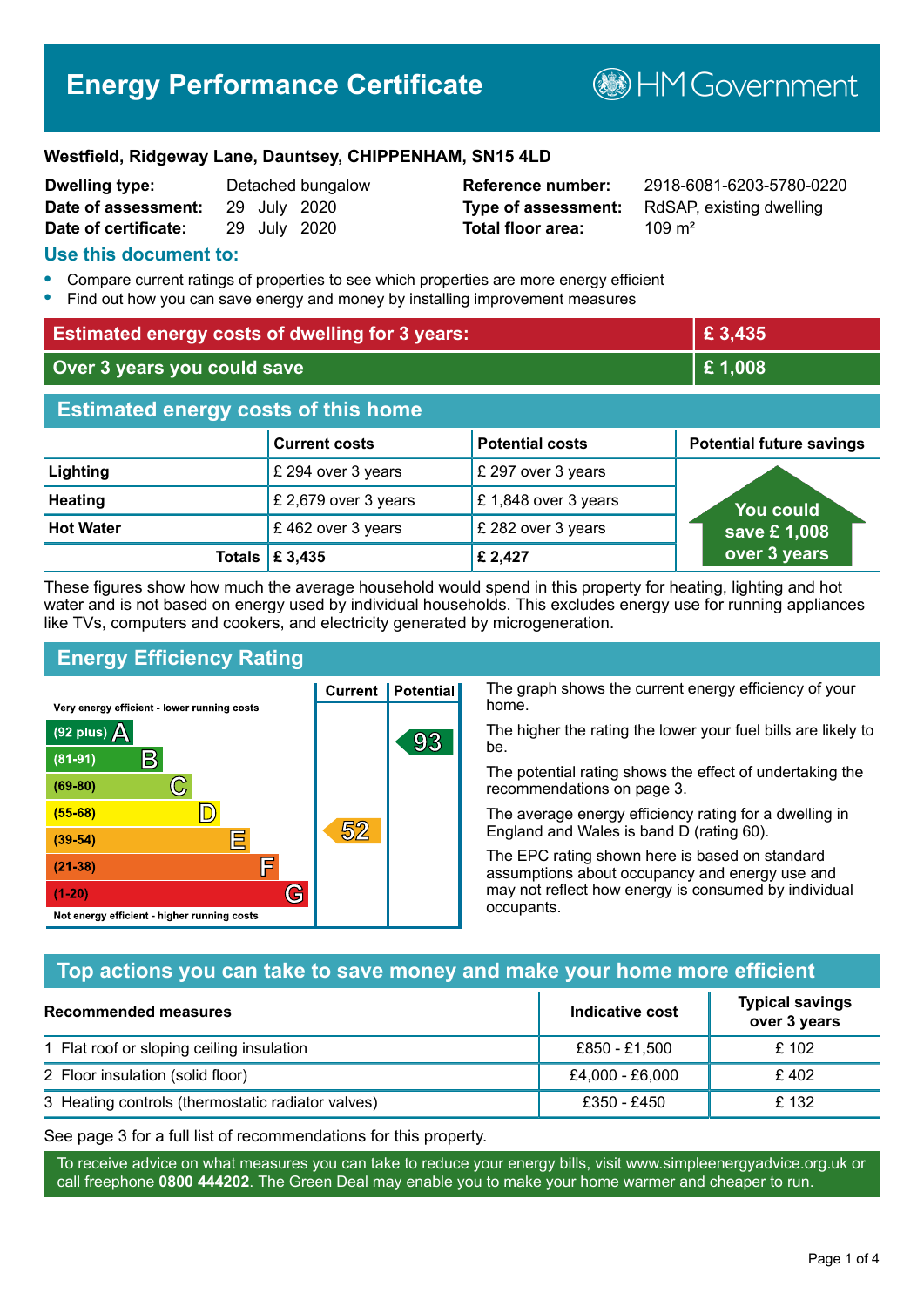## **Summary of this home's energy performance related features**

| <b>Element</b>        | <b>Description</b>                          | <b>Energy Efficiency</b> |
|-----------------------|---------------------------------------------|--------------------------|
| Walls                 | Cavity wall, filled cavity                  | ★★★☆☆                    |
| Roof                  | Pitched, 300 mm loft insulation             | *****                    |
|                       | Flat, limited insulation (assumed)          | ★★☆☆☆                    |
| Floor                 | Solid, no insulation (assumed)              |                          |
| Windows               | Partial double glazing                      | ★★☆☆☆                    |
| Main heating          | Boiler and radiators, oil                   | ★★★☆☆                    |
| Main heating controls | Programmer and room thermostat              | ★★★☆☆                    |
| Secondary heating     | Room heaters, dual fuel (mineral and wood)  |                          |
| Hot water             | From main system                            | ★★★☆☆                    |
| Lighting              | Low energy lighting in 77% of fixed outlets | *****                    |

Current primary energy use per square metre of floor area: 239 kWh/m² per year

The assessment does not take into consideration the physical condition of any element. 'Assumed' means that the insulation could not be inspected and an assumption has been made in the methodology based on age and type of construction.

#### **Low and zero carbon energy sources**

Low and zero carbon energy sources are sources of energy that release either very little or no carbon dioxide into the atmosphere when they are used. Installing these sources may help reduce energy bills as well as cutting carbon. There are none provided for this home.

### **Your home's heat demand**

For most homes, the vast majority of energy costs derive from heating the home. Where applicable, this table shows the energy that could be saved in this property by insulating the loft and walls, based on typical energy use (shown within brackets as it is a reduction in energy use).

| <b>Heat demand</b>           | <b>Existing dwelling</b> | Impact of loft<br>insulation | Impact of cavity<br>wall insulation | Impact of solid<br>wall insulation |
|------------------------------|--------------------------|------------------------------|-------------------------------------|------------------------------------|
| Space heating (kWh per year) | 14,359                   | N/A                          | N/A                                 | N/A                                |
| Water heating (kWh per year) | 2,923                    |                              |                                     |                                    |

You could receive Renewable Heat Incentive (RHI) payments and help reduce carbon emissions by replacing your existing heating system with one that generates renewable heat, subject to meeting minimum energy efficiency requirements. The estimated energy required for space and water heating will form the basis of the payments. For more information, search for the domestic RHI on the www.gov.uk website.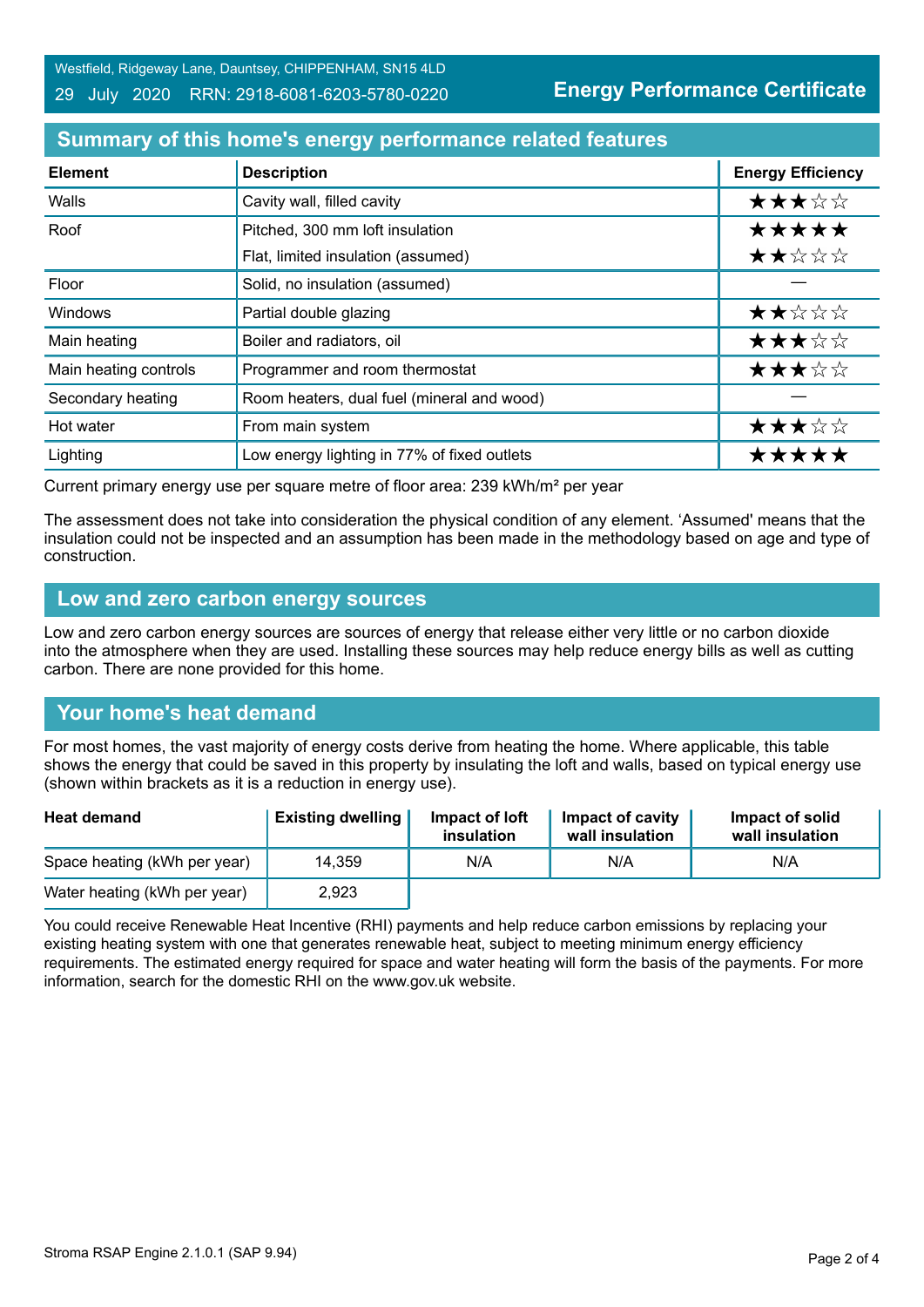#### 29 July 2020 RRN: 2918-6081-6203-5780-0220

#### **Recommendations**

The measures below will improve the energy performance of your dwelling. The performance ratings after improvements listed below are cumulative; that is, they assume the improvements have been installed in the order that they appear in the table. To receive advice on what measures you can take to reduce your energy bills, visit www.simpleenergyadvice.org.uk or call freephone 0800 444202. Before installing measures, you should make sure you have secured the appropriate permissions, where necessary. Such permissions might include permission from your landlord (if you are a tenant) or approval under Building Regulations for certain types of work.

| <b>Recommended measures</b>                                       | <b>Indicative cost</b> | <b>Typical savings</b><br>per year | <b>Rating after</b><br>improvement |
|-------------------------------------------------------------------|------------------------|------------------------------------|------------------------------------|
| Flat roof or sloping ceiling insulation                           | £850 - £1,500          | £ 34                               | <b>E54</b>                         |
| Floor insulation (solid floor)                                    | £4,000 - £6,000        | £134                               | <b>D59</b>                         |
| Heating controls (thermostatic radiator valves)                   | £350 - £450            | £44                                | <b>D61</b>                         |
| Solar water heating                                               | £4,000 - £6,000        | £ 55                               | <b>D64</b>                         |
| Replace single glazed windows with low-E double<br>glazed windows | £3,300 - £6,500        | £71                                | <b>D67</b>                         |
| Solar photovoltaic panels, 2.5 kWp                                | £3,500 - £5,500        | £ 349                              | C75                                |
| Wind turbine                                                      | £15,000 - £25,000      | £ 669                              | A93                                |

### **Financial Support and the Green Deal**

Green Deal Finance allows you to pay for some of the cost of your improvements in instalments under a Green Deal Plan (note that this is a credit agreement, but with instalments being added to the electricity bill for the property). The availability of a Green Deal Plan will depend upon your financial circumstances. There is a limit to how much Green Deal Finance can be used, which is determined by how much energy the improvements are estimated to **save** for a 'typical household'.

You may also be able to obtain support towards repairs or replacements of heating systems and/or basic insulation measures under the ECO scheme, provided that you are in receipt of qualifying benefits or tax credits. To learn more about this scheme and the rules about eligibility, visit www.simpleenergyadvice.org.uk or call freephone **0800 444202** for England and Wales.